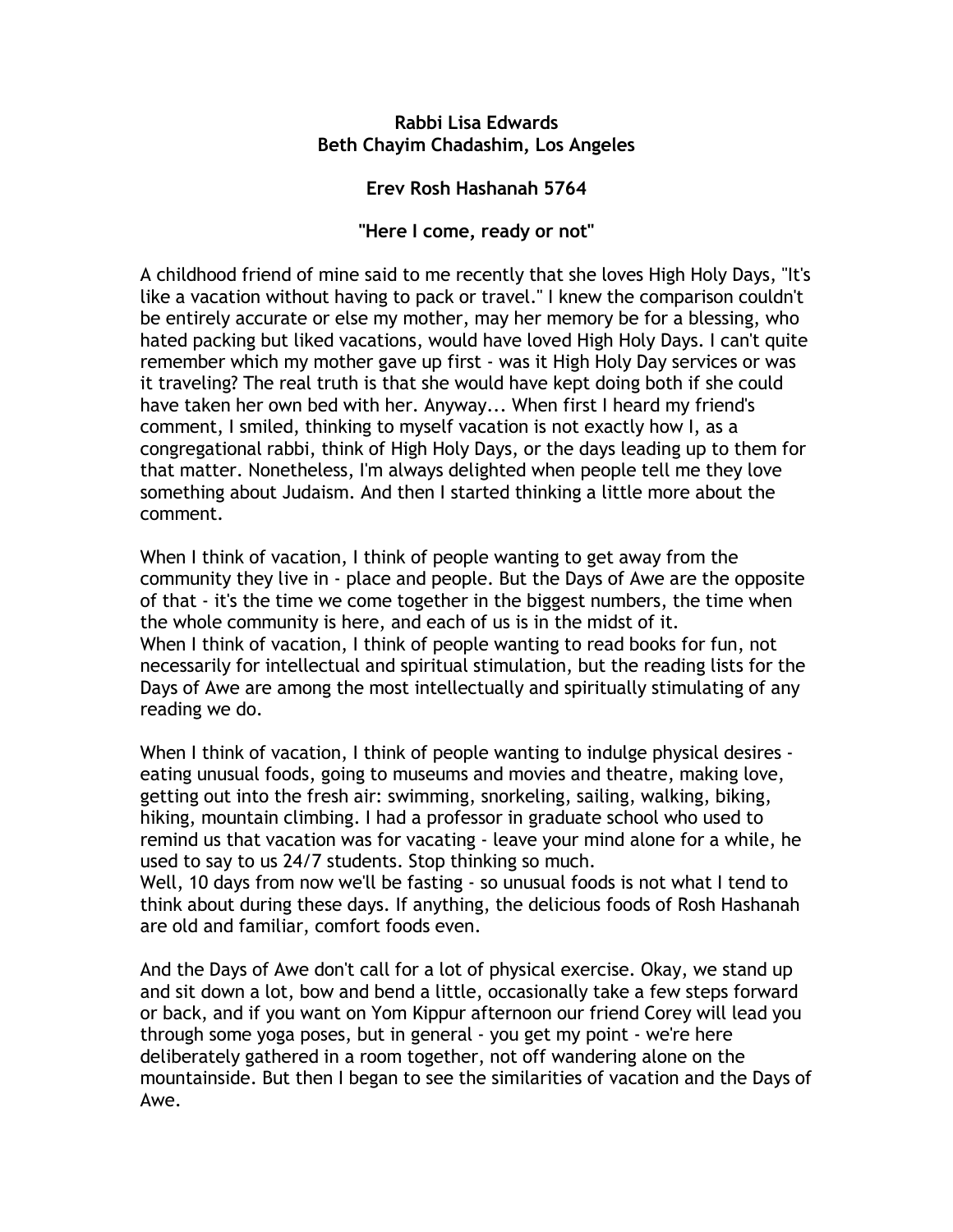How many of you have connected or reconnected to your own heart while on a vacation? It might come in the form of connecting hearts with someone else - as on a honeymoon perhaps, or even a vacation fling, or meeting a future spouse on vacation - but maybe it's also just getting centered while you're away, coming back to yourself, listening to your heart. How many of you have ever gone on vacation and while away - getting a little distance on situations and relationships - made a life-changing decision: to leave a job, to go back to school, to change careers, to move, to leave a relationship or commit to one, something life changing? It's amazing what giving oneself a little space in time and place can do, isn't it? And it's amazing how you can be standing elbow to elbow in a sanctuary for a few hours at time, on and off for ten days or so, and slowly or suddenly discover things about yourself, about life, about the world, about others, maybe even about God, that you never knew before.

My brother and I lost yet another one of our dear relatives a few weeks ago - our mother's sister, our Aunt Bege. The trouble with having so many relatives live into their late 80s and 90s (Bege was 95) is you get kind of used to having them around. Some of you remember Bege from Tracy's and my wedding 8 years ago right here in this room. I was recently remembering the time I went over to Aunt Bege's house to come out to her. She was easy. I've thought so for a long time, she said. You have? I said, like since when? When you were a kid maybe, but at least since you came home from your freshman year at college. I was a little surprised. Both that she knew long before I did! and also that she hadn't said anything along the way -- Bege wasn't usually reticent when it came to expressing her opinions. Why didn't you tell me? [I guess I was thinking she could have saved me a lot of trouble!] She shrugged. It seemed like something you ought to figure out for yourself, she said. She went on to say, though, that it was one of the reasons she had made sure I knew her fondness for some other lesbian cousins in our family - she wanted me to know it was alright with her.

It's often that way, isn't it? Not that my Aunt Bege wasn't a remarkable person indeed she was. But doesn't it often turn out that the things we think are concealed turn out to be well known - sometimes even to others well before they're known to us?

One of the lesser known names for this Holy day of Rosh Hashanah is also my favorite -- Yom ha-Keiseh. Day of concealment. It comes from a translation of a verse from Psalm 81 [v. 4] that is part of the liturgy for Rosh Hashanah: Sound the shofar at the covered time of the month for our feast day. The Talmud tells us that this verse must refer to Rosh Hashanah because it is the only holy day on which the moon is covered, the only one that falls on a new moon [RH 8a-b, just as the page changes]. The midrash plays some with this verse and this idea. It says that God is hidden when Rosh Hashanah begins, and the sounding of the shofar, and our returning to God, draws God out. By Yom Kippur on the 10th of the month, some say by Sukkot at the full moon, God is ready to receive us -- no longer in hiding, we and God return to each other. Some reverse the story -- it is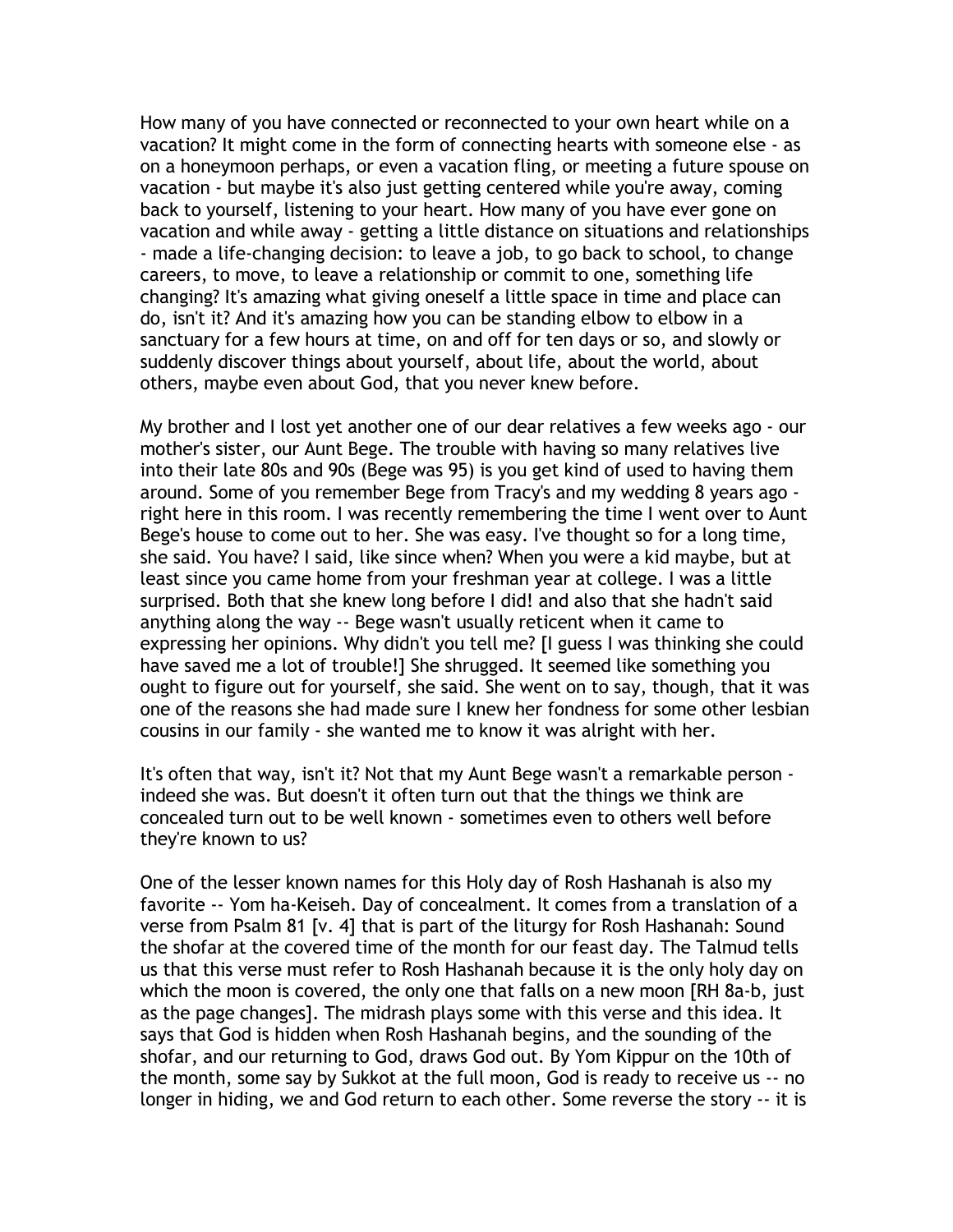not God, but we who are in hiding when Rosh Hashanah begins, and first the shofar, and then God, draw us out over the next few days, so that by the end of Yom Kippur, or some say by Sukkot at the full moon, we can embrace God, our own true selves and souls fully revealed. We have come out of hiding.

It's a sweet image - God, each of us, drawing one another out of hiding. It's also very telling about us, about human beings in general. We do hide a lot; we do conceal things from ourselves, from each other, from God. And long ago our sages, our tradition, recognized that that's not a healthy way to live our lives. And so methods were devised and taught and practiced on how to come out how to see each other and ourselves, how to speak to one another about difficult matters, how to apologize and make amends for wrongs done, which allows us then to set aside our fears, which in turn allows us to come out of hiding, for isn't it usually fear that makes us hide in the first place? Fear of being found out. Fear of being rejected for being who we are. I guess Rosh Hashanah was really the first "national coming out day."

Jewish tradition offers two other explanations about why Rosh Hashanah sometimes came to be called Yom HaKeiseh, the Day of Concealment: The first says that on RH the People of Israel diminish themselves and conceal their own goodness so in awe are we of the Day of Judgment. That's a tricky one, conceal our goodness when our life hangs in the balance of that goodness? But indeed, there may be a tendency in these days of tshuvah, of repentance and selfexamination, to commit the wrong of "false humility," which is, after all, a kind of arrogance. Remember the old old joke (it must be about #5 on the Jewish joke list) about the Rabbi, Cantor and Temple President praying fervently before the open ark on Yom Kippur? Each of them exclaiming over and over: I have sinned; I am nothing; please forgive me." Soon the shammes (caretaker), moved by their prayers, joins them in front of the ark. Beating his chest and exclaiming along with them, "I have sinned; I am nothing; please forgive me." At which point the rabbi elbows the president and whispers, "look who thinks he's nothing." [My parents loved that joke!]

The sin of false humility may be a source of humor, but it is also a sin of arrogance. Similarly, the wrong of too much self-criticism, to the point of berating oneself is also a kind of arrogance and also conceals our true selves. The tradition of Cheshbon hanefesh, the instruction to take an accounting of our own soul at this time of the year, does not instruct us to beat ourselves up endlessly, nor to pose as something we are not, but simply, to try to make an honest assessment of ourselves and our sins, not to wallow in them, but in order to do something about them: to ask forgiveness, to try to make amends where possible, to resolve not to make the same mistakes again. In order to become a better person.

Don't diminish yourself in these days by hiding yourself, or by pretending to be who you are not - either better or worse. Don't conceal your true self.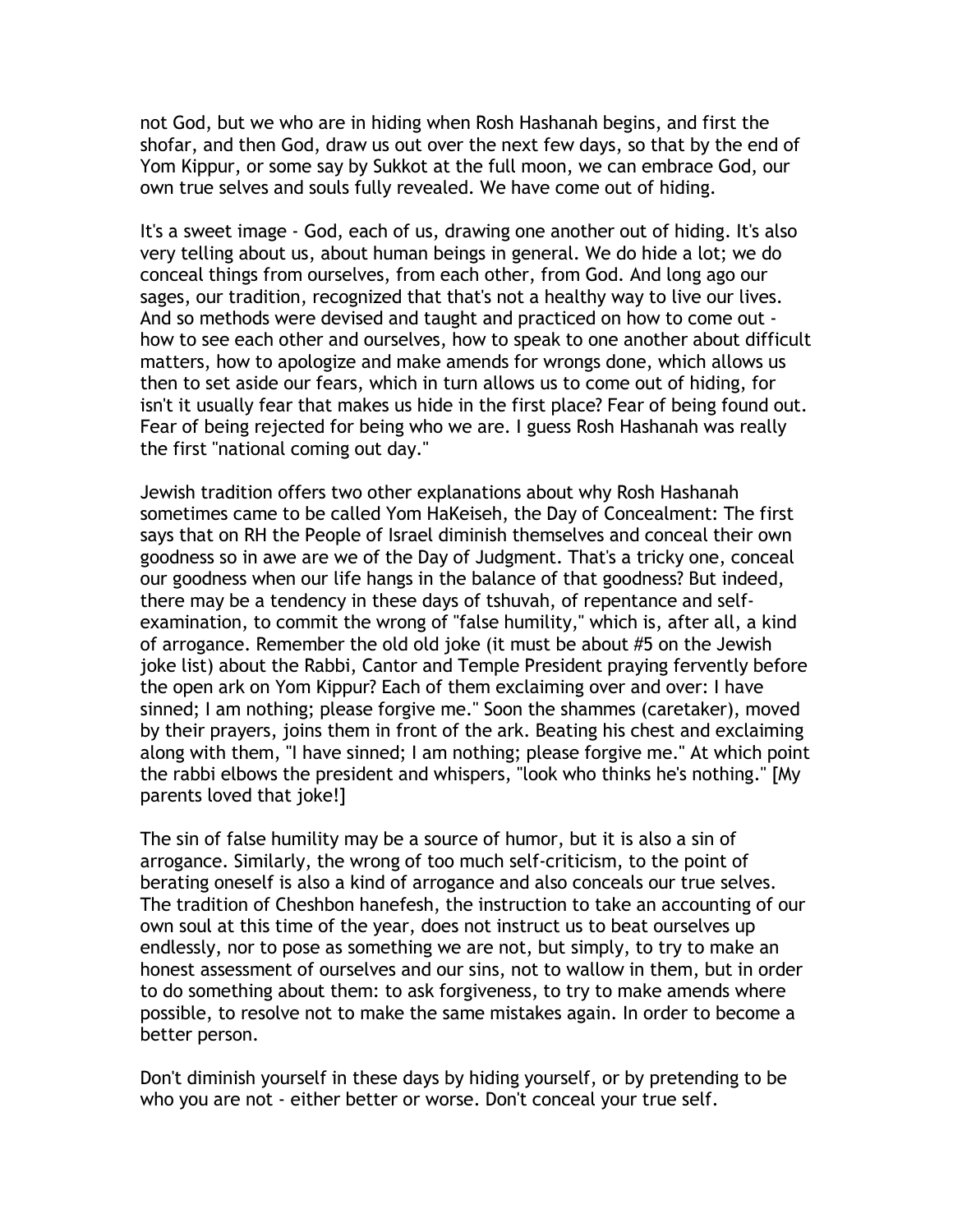Yet another explanation for why Rosh Hashanah is sometimes called Yom HaKeiseh, Day of Concealment, tells us that on Rosh Hashanah God conceals our sins and forgives them. Another tender picture of God, isn't it? God sweeping our deepest darkest wrongs under the rug. Gentle, thoughtful, loving God, this One who conceals our sins and forgives them even at the moment we're trying our hardest to reveal them.

The 12th c. scholar Maimonides lists 24 sins that "hold back" tshuva, repentance [in Hilchot Teshuva, chapter 4]. I won't read them tonight, but suffice it say that as one reads them, each of us knows we've committed sins and errors on this list. Are we to give up then and assume that God has it in for us? Not so, says Maimonides at the 11th hour - well, at the end of the chapter anyway: "Though all of the above hold back repentance," he writes, "they do not prevent it entirely, for 'Nothing can stand in the way of teshuva.' Rather, if a person truly repents from them, this person is a master of teshuva (ba'al tshuva) and has a portion in the world to come, la'olam ha-ba." [translation by Rabbi Benay Lappe] No matter what, says our tradition, if you truly repent, if you sincerely seek out God, God wants to be found.

My family lost a matriarch, but as a family, we're not dying out quite yet. A bunch of toddler cousins arrived at the shiva for Aunt Bege. The old ones of us who had grown up playing in her house, smiled and cried to see yet another generation run laughing through her beautiful home. At one point the kids were playing hide and seek. And I happened upon two of them just as one found the other. They were squealing with delight, grabbing each other's hands and jumping up and down laughing. It reminded me that the fun part of the game is the finding, not the seeking - it is the reunion that brings the laughter and delight.

There is a Chasidic story told of Rabbi Baruch whose grandson Yechiel came crying to him one day. It seems Yechiel and a friend had been playing hide and seek, but when Yechiel managed to find a very clever hiding place, his impatient friend simply abandoned him and went home. As his grandson told him what happened, Rabbi Baruch's eyes too filled with tears, "God says the same thing, my child: 'I hide, but no one wants to seek Me!'" [in Reaching for Holiness, a study guide for S'lichot, the High Holy Days, and Sukkot, UAHC, 2003, p.15] Even for God, it is not the hiding, but rather the embrace when one is found that brings delight.

In Jewish tradition there are times to hide: Purim, for example, even makes a word play on our hero's name: Esther also means "hidden one," for she remained closeted as a Jew until it was time to reveal her full identity and save her people. And perhaps in celebration of that necessary closeting, on Purim we all dress up in costume - deliberately hiding. But on Rosh Hashanah, while we may clean up nicely, we don't wear costumes, we don't pretend to be someone, something we are not. In fact, just the opposite -- on Rosh Hashanah and the